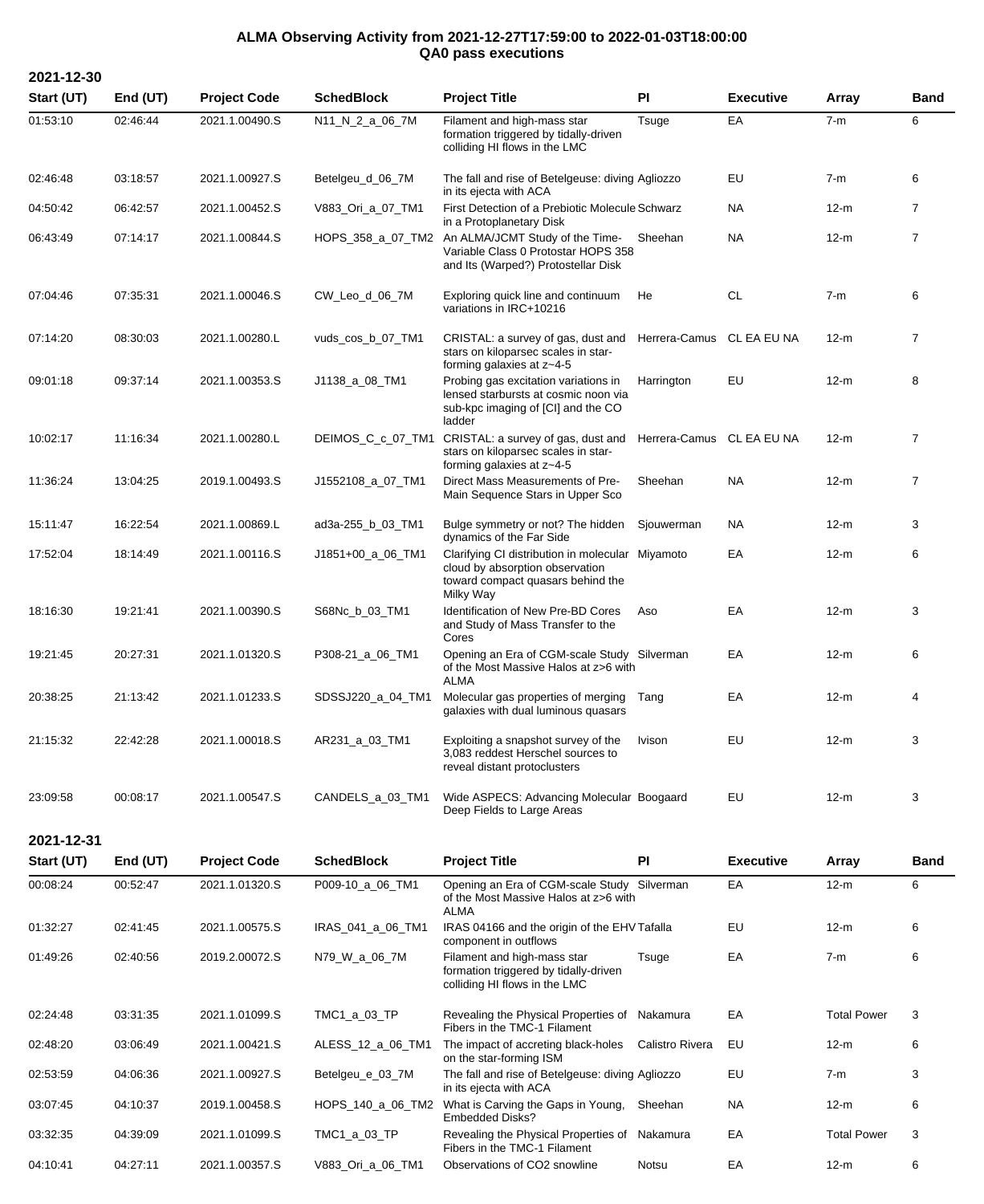|            |          |                     |                   | tracer HCO2+ towards young bursting<br>stars                                                                                         |               |                  |                    |             |
|------------|----------|---------------------|-------------------|--------------------------------------------------------------------------------------------------------------------------------------|---------------|------------------|--------------------|-------------|
| 04:28:46   | 05:30:35 | 2019.1.00458.S      | HOPS_140_a_06_TM2 | What is Carving the Gaps in Young,<br><b>Embedded Disks?</b>                                                                         | Sheehan       | <b>NA</b>        | $12-m$             | 6           |
| 04:39:36   | 05:43:14 | 2021.1.01099.S      | TMC1_a_03_TP      | Revealing the Physical Properties of Nakamura<br>Fibers in the TMC-1 Filament                                                        |               | EA               | <b>Total Power</b> | 3           |
| 04:43:14   | 06:08:52 | 2021.1.01099.S      | TMC1_b_03_7M      | Revealing the Physical Properties of Nakamura<br>Fibers in the TMC-1 Filament                                                        |               | EA               | $7-m$              | 3           |
| 05:48:45   | 06:43:03 | 2021.1.01496.S      | J091624._a_04_TM2 | Trace the molecular gas reservoir in Chen<br>ULIRGs with co-existing extreme<br>ionized outflows and vigorous<br>starbursts          |               | EA               | 12-m               | 4           |
| 06:08:57   | 07:31:39 | 2021.1.00740.S      | NGC2903_a_03_7M   | <b>Extragalactic Cloud Scale</b><br>Observations of High Critical Density<br>Tracers - Bridging the Gap to the<br>Milky Way          | <b>Barnes</b> | EU               | $7-m$              | 3           |
| 07:03:27   | 08:14:25 | 2021.1.00740.S      | NGC2903_a_03_TM1  | <b>Extragalactic Cloud Scale</b><br><b>Observations of High Critical Density</b><br>Tracers - Bridging the Gap to the<br>Milky Way   | <b>Barnes</b> | EU               | $12-m$             | 3           |
| 07:31:57   | 08:48:34 | 2021.1.00199.S      | NGC3384_a_03_7M   | Systematically Measuring CO<br>Emission of Double-Barred Galaxies                                                                    | Wu            | EA               | $7-m$              | 3           |
| 08:14:28   | 09:18:08 | 2021.1.01496.S      | J112657. a 04 TM2 | Trace the molecular gas reservoir in<br>ULIRGs with co-existing extreme<br>ionized outflows and vigorous<br>starbursts               | Chen          | EA               | 12-m               | 4           |
| 09:22:09   | 10:43:25 | 2021.1.00869.L      | ad3a-186_a_03_TM1 | Bulge symmetry or not? The hidden<br>dynamics of the Far Side                                                                        | Sjouwerman    | NA.              | $12-m$             | 3           |
| 10:25:19   | 11:43:39 | 2021.1.01616.L      | GMP4156_a_06_7M   | ALMA JELLY - Survey of Nearby<br>Jellyfish and Ram Pressure Stripped<br>Galaxies                                                     | Jachym        | EA EU NA         | $7-m$              | 6           |
| 11:19:10   | 12:14:10 | 2021.1.00435.S      | Field_a_1_06_TM1  | ASW2DF: Census of the Star-<br>Formation Properties in a Protocluster<br>at $z=2.2$                                                  | Koyama        | EA               | $12-m$             | 6           |
| 18:55:26   | 20:10:23 | 2021.1.00172.L      | Sgr_A_st_ak_03_TP | ACES: The ALMA CMZ Exploration<br>Survey                                                                                             | Longmore      | EA EU NA         | <b>Total Power</b> | 3           |
| 19:21:37   | 20:38:13 | 2019.2.00110.S      | NGC_6822_a_03_7M  | An unbiased census of giant<br>molecular clouds in the low-metal<br>dwarf galaxy NGC 6822                                            | Kohno         | EA               | $7-m$              | 3           |
| 20:11:36   | 20:49:19 | 2021.1.00548.S      | SgrC_a_03_TP      | Tomography of the peculiar Sgr C<br>cloud: a higher density threshold for<br>star formation in a highly turbulent<br>environment?    | Lu            | EA               | <b>Total Power</b> | 3           |
| 23:34:51   | 00:33:11 | 2021.1.00547.S      | CANDELS_b_03_TM1  | Wide ASPECS: Advancing Molecular Boogaard<br>Deep Fields to Large Areas                                                              |               | EU               | $12-m$             | 3           |
| 2022-01-01 |          |                     |                   |                                                                                                                                      |               |                  |                    |             |
| Start (UT) | End (UT) | <b>Project Code</b> | <b>SchedBlock</b> | <b>Project Title</b>                                                                                                                 | <b>PI</b>     | <b>Executive</b> | Array              | <b>Band</b> |
| 00:49:09   | 01:57:52 | 2021.1.01087.S      | L4_a_03_TM1       | Mapping the extended environment of Rotermund<br>a massive z=4 protocluster candidate<br>discovered in the 2500 deg^2 SPT<br>survey. |               | NA.              | $12-m$             | 3           |
| 00:50:16   | 01:55:55 | 2021.1.01099.S      | TMC1_a_03_TP      | Revealing the Physical Properties of Nakamura<br>Fibers in the TMC-1 Filament                                                        |               | EA               | <b>Total Power</b> | 3           |
| 02:49:17   | 03:47:39 | 2021.1.00547.S      | CANDELS_b_03_TM1  | Wide ASPECS: Advancing Molecular Boogaard<br>Deep Fields to Large Areas                                                              |               | EU               | $12-m$             | 3           |
| 02:50:38   | 03:57:25 | 2021.1.01099.S      | TMC1_a_03_TP      | Revealing the Physical Properties of Nakamura<br>Fibers in the TMC-1 Filament                                                        |               | EA               | <b>Total Power</b> | 3           |
| 02:58:44   | 04:19:21 | 2021.1.01099.S      | TMC1_b_03_7M      | Revealing the Physical Properties of Nakamura<br>Fibers in the TMC-1 Filament                                                        |               | EA               | $7-m$              | 3           |
| 03:47:44   | 04:45:52 | 2021.1.00547.S      | CANDELS_c_03_TM1  | Wide ASPECS: Advancing Molecular Boogaard<br>Deep Fields to Large Areas                                                              |               | EU               | $12-m$             | 3           |
| 03:58:31   | 05:02:18 | 2021.1.01099.S      | TMC1_a_03_TP      | Revealing the Physical Properties of Nakamura<br>Fibers in the TMC-1 Filament                                                        |               | EA               | <b>Total Power</b> | 3           |
| 04:19:26   | 05:37:47 | 2021.1.01047.S      | LDN1589-_b_06_7M  | Formation of VLM stars and BD in<br>Lambda Orionis Star Forming Region<br>(LOSFR). ACA view of LDN1589                               | Mauco         | <b>CL</b>        | $7-m$              | 6           |
| 04:45:54   | 05:26:23 | 2019.1.00458.S      | HOPS_56_a_06_TM2  | What is Carving the Gaps in Young,<br>Embedded Disks?                                                                                | Sheehan       | NA               | $12-m$             | 6           |
| 05:10:26   | 06:14:16 | 2021.1.00490.S      | N79_E_ot_a_06_TP  | Filament and high-mass star<br>formation triggered by tidally-driven<br>colliding HI flows in the LMC                                | Tsuge         | EA               | <b>Total Power</b> | 6           |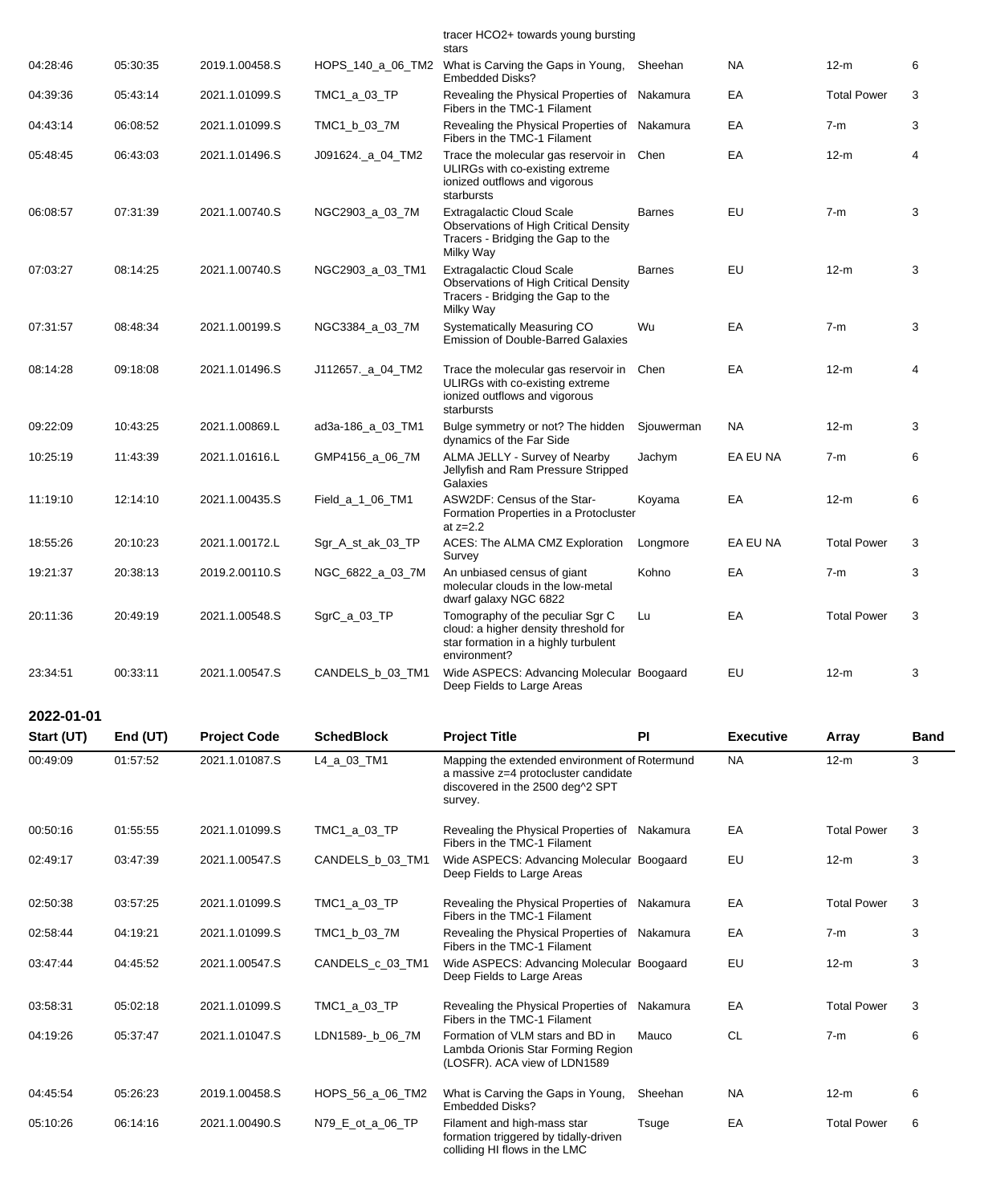| 05:37:51   | 06:56:07 | 2021.1.01047.S      | LDN1589-_e_06_7M  | Formation of VLM stars and BD in<br>Lambda Orionis Star Forming Region<br>(LOSFR). ACA view of LDN1589                               | Mauco                     | <b>CL</b>        | $7-m$              | 6              |
|------------|----------|---------------------|-------------------|--------------------------------------------------------------------------------------------------------------------------------------|---------------------------|------------------|--------------------|----------------|
| 05:47:19   | 07:02:13 | 2021.1.00280.L      | DEIMOS_C_c_07_TM1 | CRISTAL: a survey of gas, dust and<br>stars on kiloparsec scales in star-<br>forming galaxies at z~4-5                               | Herrera-Camus CL EA EU NA |                  | $12-m$             | $\overline{7}$ |
| 06:14:20   | 07:35:06 | 2021.1.00199.S      | NGC2859_a_03_TP   | Systematically Measuring CO<br><b>Emission of Double-Barred Galaxies</b>                                                             | Wu                        | EA               | <b>Total Power</b> | 3              |
| 07:18:57   | 08:33:08 | 2021.1.00280.L      | DEIMOS C c 07 TM1 | CRISTAL: a survey of gas, dust and<br>stars on kiloparsec scales in star-<br>forming galaxies at z~4-5                               | Herrera-Camus             | CL EA EU NA      | $12-m$             | 7              |
| 07:51:15   | 09:13:48 | 2021.1.00740.S      | NGC2903_a_03_7M   | <b>Extragalactic Cloud Scale</b><br><b>Observations of High Critical Density</b><br>Tracers - Bridging the Gap to the<br>Milky Way   | <b>Barnes</b>             | EU               | $7-m$              | 3              |
| 08:13:01   | 09:17:13 | 2021.1.00199.S      | NGC3384_a_03_TP   | Systematically Measuring CO<br><b>Emission of Double-Barred Galaxies</b>                                                             | Wu                        | EA               | <b>Total Power</b> | 3              |
| 08:33:12   | 09:48:29 | 2021.1.00280.L      | vuds_cos_b_07_TM1 | CRISTAL: a survey of gas, dust and<br>stars on kiloparsec scales in star-<br>forming galaxies at z~4-5                               | Herrera-Camus             | CL EA EU NA      | $12-m$             | 7              |
| 09:17:17   | 10:39:49 | 2021.1.00783.S      | NGC4945_a_06_TP   | The Molecular Wind of NGC4945                                                                                                        | <b>Bolatto</b>            | <b>NA</b>        | <b>Total Power</b> | 6              |
| 10:27:46   | 11:53:25 | 2021.1.00668.S      | P183+05C_b_08_TM1 | The golden ratio: OIII-to-CII ratio<br>census in SFR-selected sample                                                                 | Bakx                      | EA               | $12-m$             | 8              |
| 10:39:56   | 12:04:26 | 2021.1.01195.S      | M83_a_03_TP       | Do "dense gas tracers" really trace<br>dense gas?                                                                                    | Harada                    | EA               | <b>Total Power</b> | 3              |
| 11:08:42   | 12:30:52 | 2021.1.01616.L      | GMP4156_a_06_7M   | ALMA JELLY - Survey of Nearby<br>Jellyfish and Ram Pressure Stripped<br>Galaxies                                                     | Jachym                    | EA EU NA         | $7-m$              | 6              |
| 12:24:27   | 13:46:35 | 2021.1.00783.S      | NGC4945_a_06_TP   | The Molecular Wind of NGC4945                                                                                                        | <b>Bolatto</b>            | <b>NA</b>        | <b>Total Power</b> | 6              |
| 12:29:54   | 13:36:01 | 2021.1.00353.S      | J1449_a_08_TM1    | Probing gas excitation variations in<br>lensed starbursts at cosmic noon via<br>sub-kpc imaging of [CI] and the CO<br>ladder         | Harrington                | EU               | $12-m$             | 8              |
| 13:46:39   | 15:09:14 | 2021.1.00172.L      | Sgr_A_st_ad_03_TP | ACES: The ALMA CMZ Exploration<br>Survey                                                                                             | Longmore                  | EA EU NA         | <b>Total Power</b> | 3              |
| 14:44:00   | 15:26:42 | 2021.1.00799.S      | G358.93_a_06_TM1  | Characterizing the Decline of Massive Brogan<br><b>Protostellar Outbursts</b>                                                        |                           | <b>NA</b>        | $12-m$             | 6              |
| 15:30:50   | 17:01:42 | 2021.1.00172.L      | Sgr_A_st_ad_03_TP | ACES: The ALMA CMZ Exploration<br>Survey                                                                                             | Longmore                  | EA EU NA         | <b>Total Power</b> | 3              |
| 15:50:35   | 17:01:39 | 2021.1.00869.L      | ad3a-255_a_03_TM1 | Bulge symmetry or not? The hidden<br>dynamics of the Far Side                                                                        | Sjouwerman                | <b>NA</b>        | $12-m$             | 3              |
| 17:09:08   | 18:31:12 | 2021.1.00172.L      | Sgr_A_st_ad_03_TP | ACES: The ALMA CMZ Exploration<br>Survey                                                                                             | Longmore                  | EA EU NA         | <b>Total Power</b> | 3              |
| 18:50:16   | 20:14:52 | 2021.1.01041.S      | SS_433_w_a_04_7M  | High-resolution radio continuum<br>observations of the knots in W50 - A<br>PeVatron accelerator driven by SS<br>433's jets           | Tsuji                     | EA               | $7-m$              | 4              |
| 23:22:32   | 00:21:02 | 2021.1.00547.S      | CANDELS_b_03_TM1  | Wide ASPECS: Advancing Molecular Boogaard<br>Deep Fields to Large Areas                                                              |                           | EU               | $12-m$             | 3              |
| 23:57:20   | 01:00:20 | 2021.1.01099.S      | TMC1_a_03_TP      | Revealing the Physical Properties of Nakamura<br>Fibers in the TMC-1 Filament                                                        |                           | EA               | <b>Total Power</b> | 3              |
| 2022-01-02 |          |                     | <b>SchedBlock</b> |                                                                                                                                      |                           |                  |                    |                |
| Start (UT) | End (UT) | <b>Project Code</b> |                   | <b>Project Title</b>                                                                                                                 | PI                        | <b>Executive</b> | Array              | <b>Band</b>    |
| 00:35:16   | 01:43:16 | 2021.1.01087.S      | L4_a_03_TM1       | Mapping the extended environment of Rotermund<br>a massive z=4 protocluster candidate<br>discovered in the 2500 deg^2 SPT<br>survey. |                           | <b>NA</b>        | $12-m$             | 3              |
| 01:00:06   | 02:28:00 | 2019.2.00167.S      | L1448-C_a_04_7M   | Grain growth in the youngest<br>protostellar envelopes: the pristine<br>properties of star and planet-forming<br>material            | Galametz                  | EU               | $7-m$              | 4              |
| 01:00:29   | 02:04:55 | 2021.1.01099.S      | TMC1_a_03_TP      | Revealing the Physical Properties of Nakamura<br>Fibers in the TMC-1 Filament                                                        |                           | EA               | <b>Total Power</b> | 3              |
| 01:57:39   | 02:56:22 | 2021.1.00547.S      | CANDELS_b_03_TM1  | Wide ASPECS: Advancing Molecular Boogaard<br>Deep Fields to Large Areas                                                              |                           | EU               | $12-m$             | 3              |
| 02:40:46   | 04:01:31 | 2021.1.01099.S      | TMC1_b_03_7M      | Revealing the Physical Properties of Nakamura<br>Fibers in the TMC-1 Filament                                                        |                           | EA               | $7-m$              | 3              |
| 02:56:26   | 04:06:00 | 2021.1.00575.S      | IRAS_041_a_06_TM1 | IRAS 04166 and the origin of the EHV Tafalla<br>component in outflows                                                                |                           | EU               | $12-m$             | 6              |
| 04:06:39   | 04:49:07 | 2021.1.00099.S      | SN1997B_a_06_TM1  | ALMA Carbon Monoxide Supernova Michaowski<br>(ACOS) survey:                                                                          |                           | EU               | $12-m$             | 6              |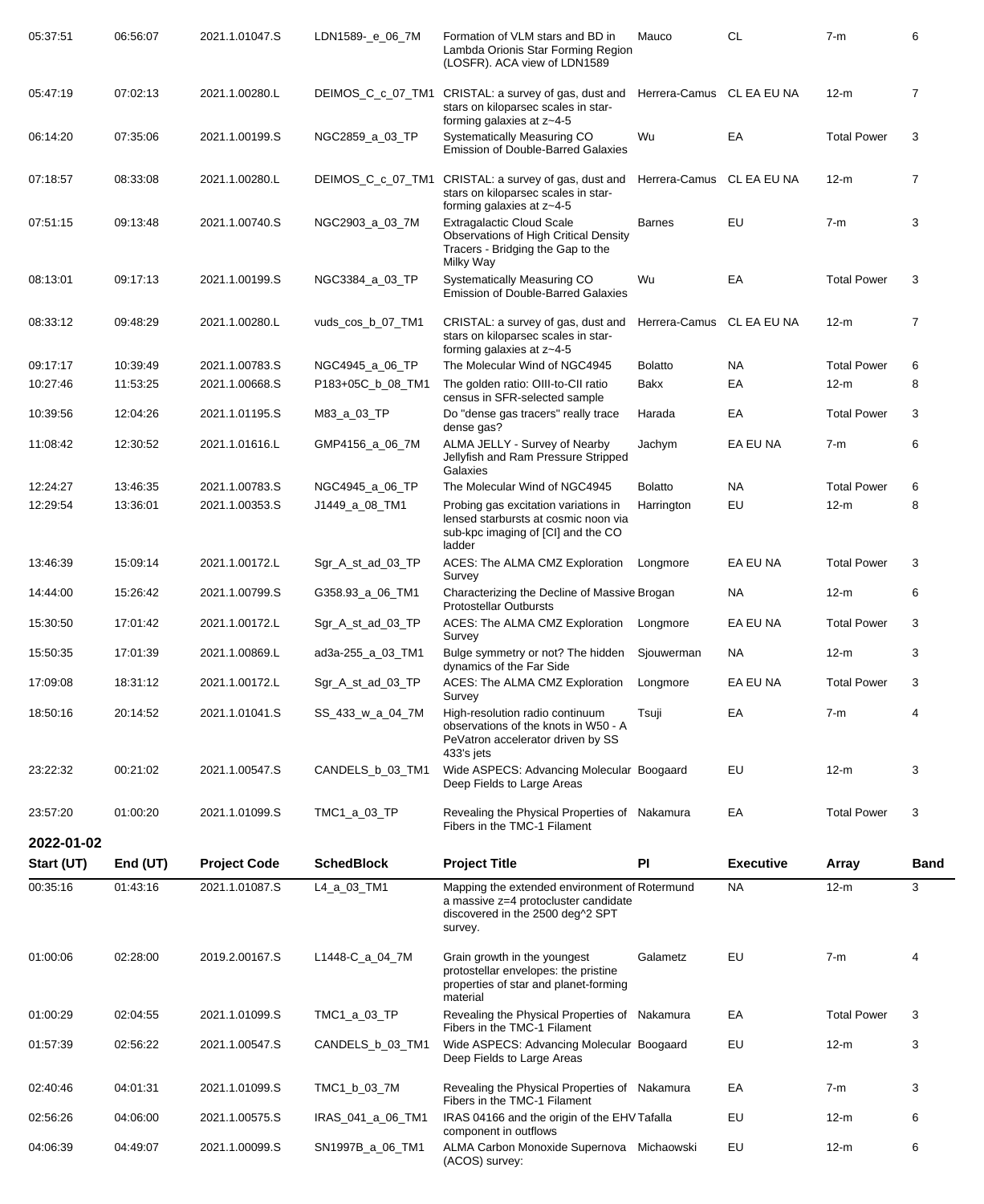|          |          |                |                   | testing the single-star and binary<br>models of type Ic supernovae                                                                 |                |           |                    |                |
|----------|----------|----------------|-------------------|------------------------------------------------------------------------------------------------------------------------------------|----------------|-----------|--------------------|----------------|
| 04:40:18 | 05:43:16 | 2021.1.01099.S | TMC1_a_03_TP      | Revealing the Physical Properties of<br>Fibers in the TMC-1 Filament                                                               | Nakamura       | ЕA        | <b>Total Power</b> | 3              |
| 05:08:07 | 06:18:44 | 2021.1.00247.S | z6.16.2_a_05_TM1  | Golden Reference for Metallicity<br>Measurements at z=6-7 by<br>ALMA+JWST                                                          | Fujimoto       | EU        | $12-m$             | 5              |
| 05:29:26 | 06:58:36 | 2021.1.01295.S | IC_2560_a_06_7M   | Chasing molecular outflows in local<br>Seyferts with the deepest ACA CO<br>observations                                            | Venturi        | <b>CL</b> | $7-m$              | 6              |
| 06:27:34 | 07:35:39 | 2021.1.00913.S | W0831+01_a_07_TM1 | Are Hot Dust Obscured Galaxies at<br>the Center of Multiple Mergers?                                                               | Assef          | <b>CL</b> | $12-m$             | $\overline{7}$ |
| 06:27:59 | 07:28:07 | 2021.1.00199.S | NGC3384_a_03_TP   | Systematically Measuring CO<br><b>Emission of Double-Barred Galaxies</b>                                                           | Wu             | ЕA        | <b>Total Power</b> | 3              |
| 06:58:40 | 08:25:39 | 2021.1.00740.S | NGC2903_a_03_7M   | <b>Extragalactic Cloud Scale</b><br><b>Observations of High Critical Density</b><br>Tracers - Bridging the Gap to the<br>Milky Way | <b>Barnes</b>  | EU        | $7-m$              | 3              |
| 07:28:11 | 08:43:33 | 2021.1.00199.S | NGC3941_a_03_TP   | Systematically Measuring CO<br><b>Emission of Double-Barred Galaxies</b>                                                           | Wu             | EA        | <b>Total Power</b> | 3              |
| 07:43:58 | 08:46:16 | 2021.1.00219.S | TNJ0924-_a_07_TM1 | Unveiling the nature of a huge cold<br>gas reservoir ~18 kpc away from the<br>powerful radio galaxy at $z = 5.2$                   | Lee            | EA        | $12-m$             | $\overline{7}$ |
| 08:25:44 | 09:44:42 | 2021.1.01616.L | UGC 0669 a 06 7M  | ALMA JELLY - Survey of Nearby<br>Jellyfish and Ram Pressure Stripped<br>Galaxies                                                   | Jachym         | EA EU NA  | $7-m$              | 6              |
| 08:52:21 | 09:47:35 | 2021.1.00435.S | Field_a_1_06_TM1  | ASW2DF: Census of the Star-<br>Formation Properties in a Protocluster<br>at $z=2.2$                                                | Koyama         | ЕA        | $12-m$             | 6              |
| 09:02:28 | 10:24:44 | 2021.1.00783.S | NGC4945_a_06_TP   | The Molecular Wind of NGC4945                                                                                                      | <b>Bolatto</b> | NA        | <b>Total Power</b> | 6              |
| 09:44:47 | 11:02:55 | 2021.1.01616.L | GMP4156_a_06_7M   | ALMA JELLY - Survey of Nearby<br>Jellyfish and Ram Pressure Stripped<br>Galaxies                                                   | Jachym         | EA EU NA  | 7-m                | 6              |
| 10:01:21 | 11:05:16 | 2021.1.00219.S | TNJ0924-_a_07_TM1 | Unveiling the nature of a huge cold<br>gas reservoir ~18 kpc away from the<br>powerful radio galaxy at $z = 5.2$                   | Lee            | EA        | $12-m$             | 7              |
| 10:24:48 | 11:54:39 | 2021.1.01195.S | M83_a_03_TP       | Do "dense gas tracers" really trace<br>dense gas?                                                                                  | Harada         | ЕA        | <b>Total Power</b> | 3              |
| 11:11:48 | 12:07:48 | 2021.1.01683.S | SDSS_J14_a_04_7M  | The total molecular gas content of the Ramakrishnan<br>most luminous QSO 2s at $0.4 < z <$<br>0.8                                  |                | CL        | $7-m$              | 4              |
| 11:20:25 | 12:15:22 | 2021.1.00435.S | Field_a_1_06_TM1  | ASW2DF: Census of the Star-<br>Formation Properties in a Protocluster<br>at $z=2.2$                                                | Koyama         | ЕA        | $12-m$             | 6              |
| 12:15:25 | 12:58:43 | 2021.1.00099.S | SN2009gd_a_06_TM1 | ALMA Carbon Monoxide Supernova Michaowski<br>(ACOS) survey: testing the single-star<br>and binary models of type Ic<br>supernovae  |                | EU        | $12-m$             | 6              |
| 12:24:26 | 13:44:03 | 2021.1.01616.L | ESO137-0_a_06_7M  | ALMA JELLY - Survey of Nearby<br>Jellyfish and Ram Pressure Stripped<br>Galaxies                                                   | Jachym         | EA EU NA  | 7-m                | 6              |
| 12:42:03 | 14:04:27 | 2021.1.00172.L | Sgr_A_st_ad_03_TP | ACES: The ALMA CMZ Exploration<br>Survey                                                                                           | Longmore       | EA EU NA  | <b>Total Power</b> | 3              |
| 13:09:21 | 14:23:08 | 2021.1.00869.L | ad3a-219_b_03_TM1 | Bulge symmetry or not? The hidden<br>dynamics of the Far Side                                                                      | Sjouwerman     | NA.       | $12-m$             | 3              |
| 14:37:34 | 15:40:37 | 2021.1.00869.L | ad3a-254_a_03_TM1 | Bulge symmetry or not? The hidden<br>dynamics of the Far Side                                                                      | Sjouwerman     | <b>NA</b> | $12-m$             | 3              |
| 14:56:12 | 16:20:27 | 2021.1.01616.L | ESO137-0_a_06_7M  | ALMA JELLY - Survey of Nearby<br>Jellyfish and Ram Pressure Stripped<br>Galaxies                                                   | Jachym         | EA EU NA  | $7-m$              | 6              |
| 15:41:38 | 16:51:51 | 2021.1.00869.L | ad3a-253_a_03_TM1 | Bulge symmetry or not? The hidden<br>dynamics of the Far Side                                                                      | Sjouwerman     | <b>NA</b> | $12-m$             | 3              |
| 16:41:46 | 18:06:11 | 2019.2.00252.S | rho_Oph_a_03_7M   | Spectral variations of spinning dust<br>emission in the Oph W PDR: the role<br>of ions.                                            | Vidal          | <b>CL</b> | 7-m                | 3              |
| 19:13:58 | 19:52:58 | 2021.1.00393.S | SDSSJ235_a_03_TM1 | How do nuclear outflows impact<br>molecular gas reservoirs in high-<br>redshift luminous quasars?                                  | Temple         | <b>CL</b> | $12-m$             | 3              |
| 19:54:02 | 20:37:22 | 2021.1.00658.T | GRB22010_a_03_TM1 | Gamma-ray Burst Physics with ALMA: Laskar<br>Direct Implications for the Explosions<br>and Progenitors                             |                | EU        | $12-m$             | 3              |
| 20:45:29 | 21:28:45 | 2021.1.00658.T | GRB22010_a_03_TM1 | Gamma-ray Burst Physics with ALMA: Laskar<br>Direct Implications for the Explosions<br>and Progenitors                             |                | EU        | $12-m$             | 3              |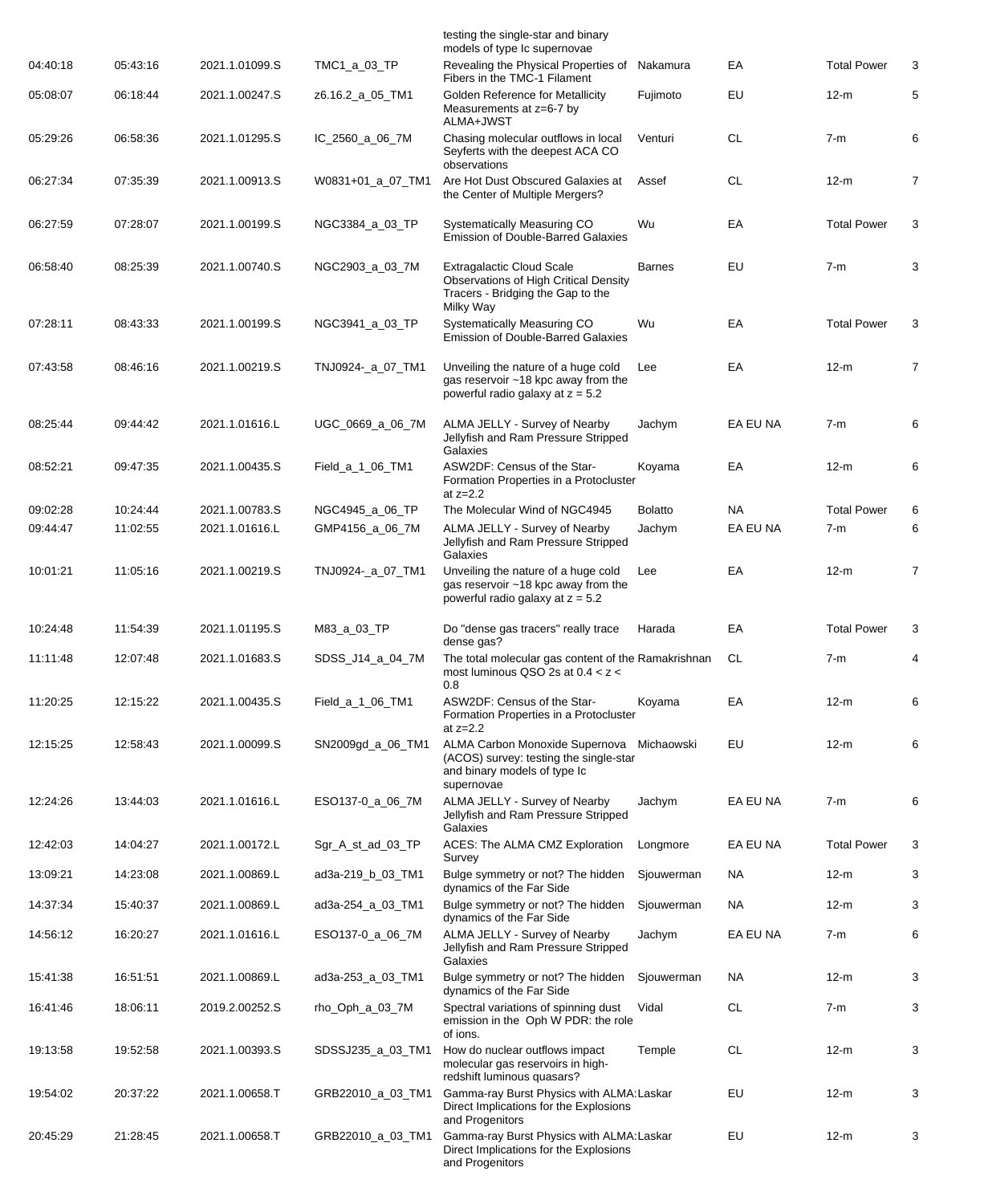| 21:29:55                 | 22:42:52             | 2021.1.00018.S                        | AR1635_a_03_TM1   | Exploiting a snapshot survey of the<br>3,083 reddest Herschel sources to<br>reveal distant protoclusters         | Ivison                    | EU               | $12-m$             | 3              |
|--------------------------|----------------------|---------------------------------------|-------------------|------------------------------------------------------------------------------------------------------------------|---------------------------|------------------|--------------------|----------------|
| 23:02:30                 | 00:00:51             | 2021.1.00547.S                        | CANDELS_c_03_TM1  | Wide ASPECS: Advancing Molecular Boogaard<br>Deep Fields to Large Areas                                          |                           | EU               | $12-m$             | 3              |
| 23:20:48                 | 00:52:31             | 2021.1.00999.S                        | M33_cf_06_7M      | A Complete Molecular Gas Map of<br>M33 with the ACA                                                              | Koch                      | <b>NA</b>        | $7-m$              | 6              |
| 2022-01-03<br>Start (UT) |                      |                                       | <b>SchedBlock</b> | <b>Project Title</b>                                                                                             | PI                        | <b>Executive</b> |                    | <b>Band</b>    |
| 00:00:56                 | End (UT)<br>01:08:51 | <b>Project Code</b><br>2021.1.01087.S | L4_a_03_TM1       | Mapping the extended environment of Rotermund                                                                    |                           | <b>NA</b>        | Array<br>$12-m$    | 3              |
|                          |                      |                                       |                   | a massive z=4 protocluster candidate<br>discovered in the 2500 deg^2 SPT<br>survey.                              |                           |                  |                    |                |
| 00:22:19                 | 01:29:08             | 2021.1.01099.S                        | TMC1_a_03_TP      | Revealing the Physical Properties of Nakamura<br>Fibers in the TMC-1 Filament                                    |                           | EA               | <b>Total Power</b> | 3              |
| 01:08:49                 | 02:00:04             | 2021.1.00490.S                        | N44_N_a_06_7M     | Filament and high-mass star<br>formation triggered by tidally-driven<br>colliding HI flows in the LMC            | Tsuge                     | EA               | $7-m$              | 6              |
| 01:34:07                 | 02:40:55             | 2021.1.00536.S                        | L1527_a_06_TM1    | Role of ambipolar diffusion in disk<br>formation around protostars                                               | Yen                       | EA               | $12-m$             | 6              |
| 02:00:08                 | 02:51:26             | 2021.1.00490.S                        | N44_S_a_06_7M     | Filament and high-mass star<br>formation triggered by tidally-driven<br>colliding HI flows in the LMC            | Tsuge                     | EA               | $7-m$              | 6              |
| 02:51:30                 | 03:15:18             | 2021.1.00927.S                        | Betelgeu_d_07_7M  | The fall and rise of Betelgeuse: diving Agliozzo<br>in its ejecta with ACA                                       |                           | EU               | $7-m$              | $\overline{7}$ |
| 02:57:11                 | 03:22:30             | 2021.1.00844.S                        | HOPS_358_a_07_TM2 | An ALMA/JCMT Study of the Time-<br>Variable Class 0 Protostar HOPS 358<br>and Its (Warped?) Protostellar Disk    | Sheehan                   | NA.              | $12-m$             | $\overline{7}$ |
| 03:06:20                 | 04:11:51             | 2019.2.00044.S                        | 30_Dorad_b_06_TP  | ACA Mapping of the Largest<br>Supergiant HII Region in the Nearby<br>Universe: 30 Doradus                        | <b>Bolatto</b>            | <b>NA</b>        | <b>Total Power</b> | 6              |
| 03:15:22                 | 04:10:20             | 2021.1.00490.S                        | N79_E_ot_a_06_7M  | Filament and high-mass star<br>formation triggered by tidally-driven<br>colliding HI flows in the LMC            | Tsuge                     | EA               | $7-m$              | 6              |
| 03:23:34                 | 04:27:07             | 2021.1.01257.S                        | J0330-25 a 07 TM1 | Toward a Spatially-resolved MolecularNoble<br>Kennicutt-Schmidt Law in High-z<br>Cluster Galaxies with ALMA      |                           | NA.              | $12-m$             | 7              |
| 04:10:24                 | 05:21:54             | 2021.1.00367.S                        | 30_Dorad_m_06_7M  | ACA Mapping of the Largest<br>Supergiant HII Region in the Nearby<br>Universe: 30 Doradus                        | <b>Bolatto</b>            | NA.              | $7-m$              | 6              |
| 04:11:55                 | 05:15:37             | 2021.1.00490.S                        | N79_E_ot_a_06_TP  | Filament and high-mass star<br>formation triggered by tidally-driven<br>colliding HI flows in the LMC            | Tsuge                     | EA               | <b>Total Power</b> | 6              |
| 04:27:11                 | 05:09:23             | 2019.1.00393.S                        | HL_Tau_b_07_TM1   | Physical Conditions of the Young HL Zhang<br>Tau disk                                                            |                           | NA.              | $12-m$             | $\overline{7}$ |
| 05:10:32                 | 06:14:42             | 2021.1.00219.S                        | TNJ0924-_a_07_TM1 | Unveiling the nature of a huge cold<br>gas reservoir ~18 kpc away from the<br>powerful radio galaxy at $z = 5.2$ | Lee                       | EA               | $12-m$             | $\overline{7}$ |
| 05:15:41                 | 06:20:44             | 2019.2.00044.S                        | 30_Dorad_b_06_TP  | ACA Mapping of the Largest<br>Supergiant HII Region in the Nearby<br>Universe: 30 Doradus                        | <b>Bolatto</b>            | NA.              | <b>Total Power</b> | 6              |
| 05:42:34                 | 07:12:05             | 2021.1.01295.S                        | NGC_3081_a_06_7M  | Chasing molecular outflows in local<br>Seyferts with the deepest ACA CO<br>observations                          | Venturi                   | CL               | $7-m$              | 6              |
| 06:14:46                 | 07:30:23             | 2021.1.00280.L                        | vuds_cos_b_07_TM1 | CRISTAL: a survey of gas, dust and<br>stars on kiloparsec scales in star-<br>forming galaxies at z~4-5           | Herrera-Camus CL EA EU NA |                  | $12-m$             | $\overline{7}$ |
| 07:12:10                 | 08:41:56             | 2021.1.01295.S                        | IC_2560_a_06_7M   | Chasing molecular outflows in local<br>Seyferts with the deepest ACA CO<br>observations                          | Venturi                   | <b>CL</b>        | $7-m$              | 6              |
| 07:30:27                 | 08:38:15             | 2021.1.00280.L                        | vuds_cos_a_07_TM1 | CRISTAL: a survey of gas, dust and<br>stars on kiloparsec scales in star-<br>forming galaxies at z~4-5           | Herrera-Camus CL EA EU NA |                  | $12-m$             | 7              |
| 08:38:18                 | 09:33:45             | 2021.1.00435.S                        | Field_2_a_06_TM1  | ASW2DF: Census of the Star-<br>Formation Properties in a Protocluster<br>at $z=2.2$                              | Koyama                    | EA               | $12-m$             | 6              |
| 08:42:00                 | 10:01:54             | 2021.1.01616.L                        | KUG1140+_a_06_7M  | ALMA JELLY - Survey of Nearby<br>Jellyfish and Ram Pressure                                                      | Jachym                    | EA EU NA         | $7-m$              | 6              |